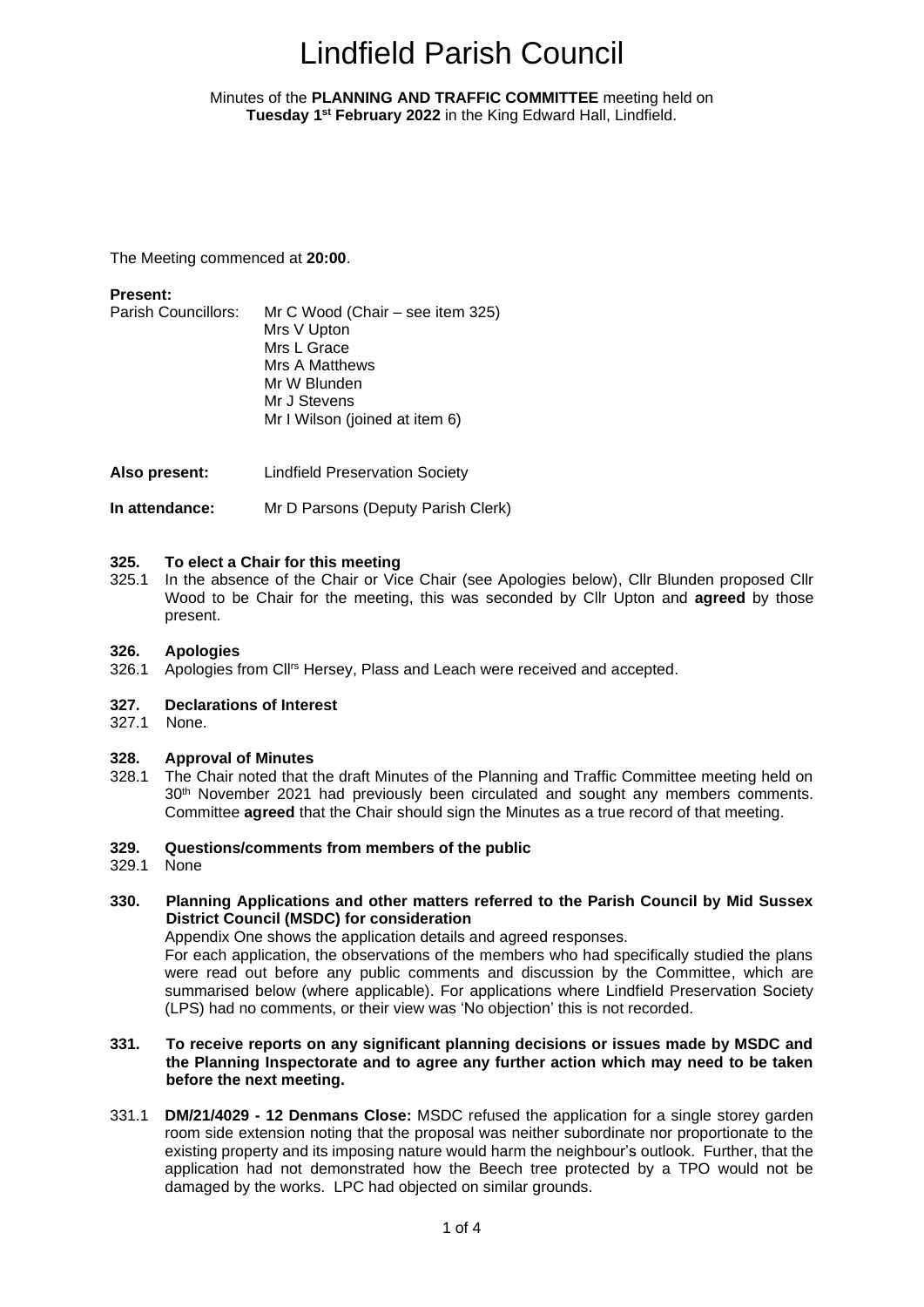- 331.2 **DM/21/4276 - 46 Hickmans Lane:** MSDC refused the application for a first-floor extension and loft conversion noting that the works are considered to be dominant and not well integrated nor subservient to the original dwelling, as well as likely to cause significant harm to the amenities of the neighbouring property. LPC had not objected to the proposal but were concerned as to the impact of the proposed Velux windows on the street scene.
- 331.3 **APP/D3830/D/21/3282010: Appledore Cottage, Lewes Road** (previously DM/21/0161) The Planning Inspector allowed the appeal for a new driveway and external alterations, previously refused by MSDC. LPC had raised no objections to the proposal. Note: Cllr Blunden advised that as a trustee of the Lindfield Club who owned the property next door, he had an interest in this matter and did not join any discussion around it.

Committee **noted** these developments.

### **332. Developer's Presentations to Council**

332.1 The Deputy Parish Clerk advised that this paper was not yet completed and would be presented at a future meeting.

### **333. Cycleways**

333.1 **Cllr Grace** advised that she continues to attend meetings of the SHLAT (the Scaynes Hill to Lindfield Active Travel Group) where GDPR issues have been to the fore. She advised that Cllr Salisbury (MSDC Cabinet Member for Housing and Planning) had highlighted that the ratio between likely (high) costs of such a scheme would need to be carefully weighed against its likely usage and benefits. Further, that Cllr Joy Dennis (WSCC Cabinet Member for Highways and Transport) had been invited to join the group, which continues to be well supported by local ward councillors.

Committee **noted** these developments.

### **334. Proposed Lindfield 7.5 Tonne Weight Restriction Committee**

334.1 The Deputy Parish Clerk advised that the Council's Consultant was working to address WSCC's initial comments on their work and a more updated version would be provided in due course. It was however pleasing to note that the police had indicated that they saw no reason to object to the proposal.

Committee **noted** this update.

### **335. Matters Arising**.

335.1 The Deputy Parish Clerk advised that the police had attended Black Hill and advised drivers on the appropriateness of their parking arrangements. Cllr Grace wondered whether some form of grasscrete might be an option to reduce damage at this location.

The meeting closed at 20.24.

The **next P&TC Meeting is scheduled for Tuesday 22 nd February** at 8pm in the King Edward Hall.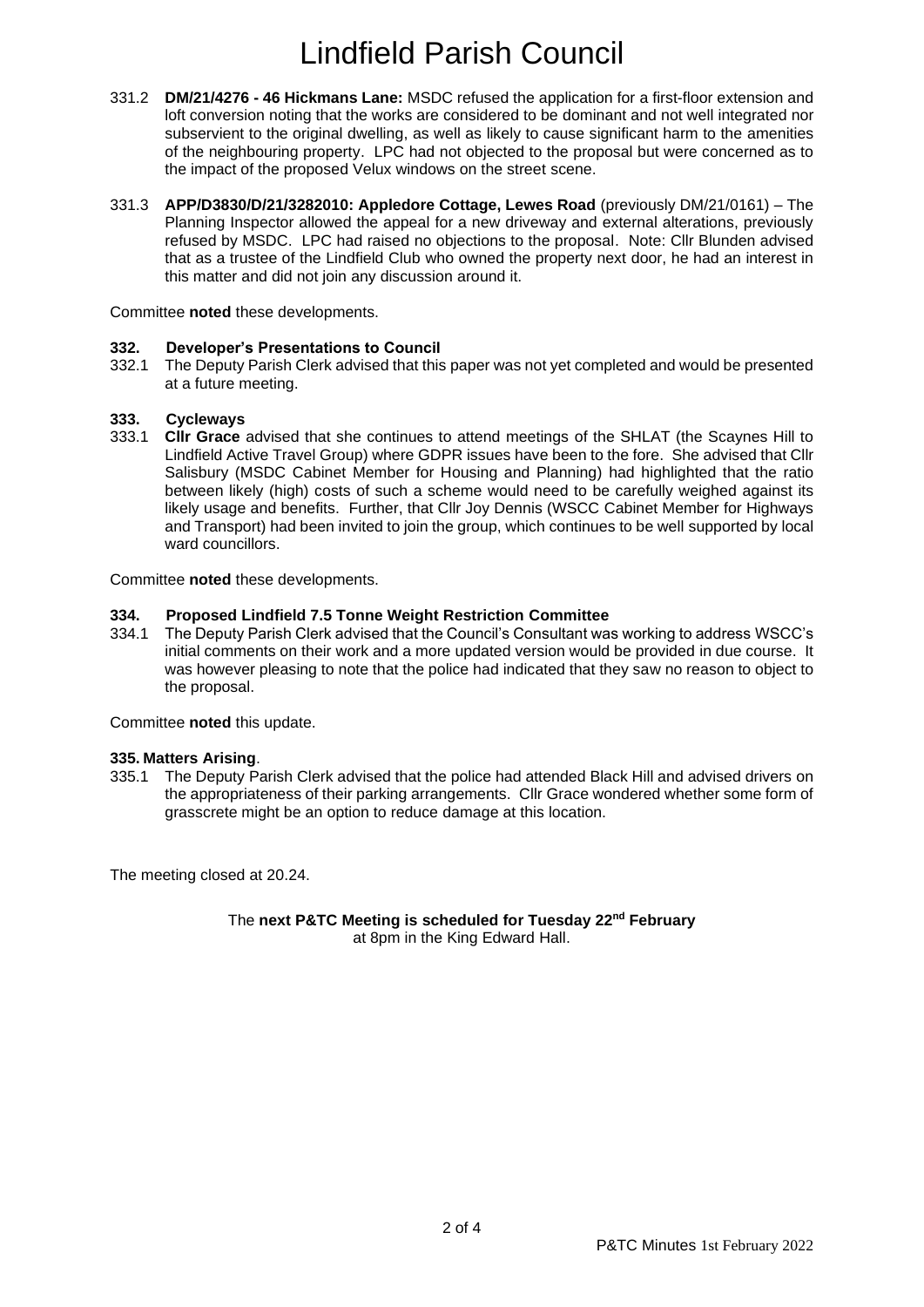## **Appendix One – Responses to Planning Applications received from Mid Sussex District Council**

| <b>Item</b>                                                                                                                                                                                                                    | <b>MSDC</b><br><b>Application</b><br>Year                                 | <b>MSDC</b><br><b>Reference</b> | <b>PROPERTY</b><br><b>NAME/NUMBER</b> | <b>STREET</b>       | <b>PROPOSAL</b>                                                                                                                                                                                                                                                                                                               |  |  |  |  |
|--------------------------------------------------------------------------------------------------------------------------------------------------------------------------------------------------------------------------------|---------------------------------------------------------------------------|---------------------------------|---------------------------------------|---------------------|-------------------------------------------------------------------------------------------------------------------------------------------------------------------------------------------------------------------------------------------------------------------------------------------------------------------------------|--|--|--|--|
| Recognising MSDC consultation period expiry dates for items i - ii, responses for these items have agreed under the<br>Temporary Delegated Authority approved by P&TC 5/10/21 and have been submitted to MSDC, as shown below. |                                                                           |                                 |                                       |                     |                                                                                                                                                                                                                                                                                                                               |  |  |  |  |
|                                                                                                                                                                                                                                | 2021                                                                      | 4367                            | 112                                   | The Welkin          | Proposed loft conversion and garden office. This is an application to establish<br>whether the development is lawful. This will be a legal decision where the planning<br>merits of the proposed use cannot be taken into account.                                                                                            |  |  |  |  |
| Response: As this is a request for a Lawful Development Certificate, Lindfield Parish Council can only comment that there are no reasons for legal, valid objections<br>as far as we are aware.                                |                                                                           |                                 |                                       |                     |                                                                                                                                                                                                                                                                                                                               |  |  |  |  |
| <b>ii</b>                                                                                                                                                                                                                      | 2021                                                                      | 3757                            | 36                                    | Eastern Road        | First floor extension to East side Elevation. Amended proposed plans received<br>06.01.2022 to include single storey rear extension and alterations to proposed<br>side extension.                                                                                                                                            |  |  |  |  |
| Response: Lindfield Parish Council has no objection to this application subject to the materials and finishes used matching the existing property.                                                                             |                                                                           |                                 |                                       |                     |                                                                                                                                                                                                                                                                                                                               |  |  |  |  |
| iii.                                                                                                                                                                                                                           | 2021                                                                      | 4096                            | Boarsland / 72                        | <b>High Street</b>  | Proposed timber sliding driveway access gate.                                                                                                                                                                                                                                                                                 |  |  |  |  |
| Response: Lindfield Parish Council has no objections to this application.                                                                                                                                                      |                                                                           |                                 |                                       |                     |                                                                                                                                                                                                                                                                                                                               |  |  |  |  |
| iv                                                                                                                                                                                                                             | 2021                                                                      | 4147                            | 7                                     | Shenstone           | 1xT5 Lift Crown by 1.5m to previous cut point                                                                                                                                                                                                                                                                                 |  |  |  |  |
|                                                                                                                                                                                                                                | Response: Lindfield Parish Council has no objections to this application. |                                 |                                       |                     |                                                                                                                                                                                                                                                                                                                               |  |  |  |  |
| $\mathbf{v}$                                                                                                                                                                                                                   | 2022                                                                      | 104                             | Lynn Hatch / 31                       | <b>High Street</b>  | $(T1)$ Fell                                                                                                                                                                                                                                                                                                                   |  |  |  |  |
| Response: Lindfield Parish Council has no objections to this application.                                                                                                                                                      |                                                                           |                                 |                                       |                     |                                                                                                                                                                                                                                                                                                                               |  |  |  |  |
| vi                                                                                                                                                                                                                             | 2021                                                                      | 4346                            | Linksway                              | Roundwood Lane      | Two storey rear extension and single storey front extension                                                                                                                                                                                                                                                                   |  |  |  |  |
| Response: Lindfield Parish Council has no objections to this application, subject to matching materials being used.                                                                                                            |                                                                           |                                 |                                       |                     |                                                                                                                                                                                                                                                                                                                               |  |  |  |  |
| vii                                                                                                                                                                                                                            | 2022                                                                      | 169                             | 2                                     | Woodpecker<br>Chase | Internal remodelling, converting part of the garage, to make a larger kitchen for the<br>family and new windows to the rear elevation. This is an application to establish<br>whether the development is lawful. This will be a legal decision where the planning<br>merits of the proposed use cannot be taken into account. |  |  |  |  |
| Response: Lindfield Parish Council has no objections to this application, subject to matching materials being used.                                                                                                            |                                                                           |                                 |                                       |                     |                                                                                                                                                                                                                                                                                                                               |  |  |  |  |